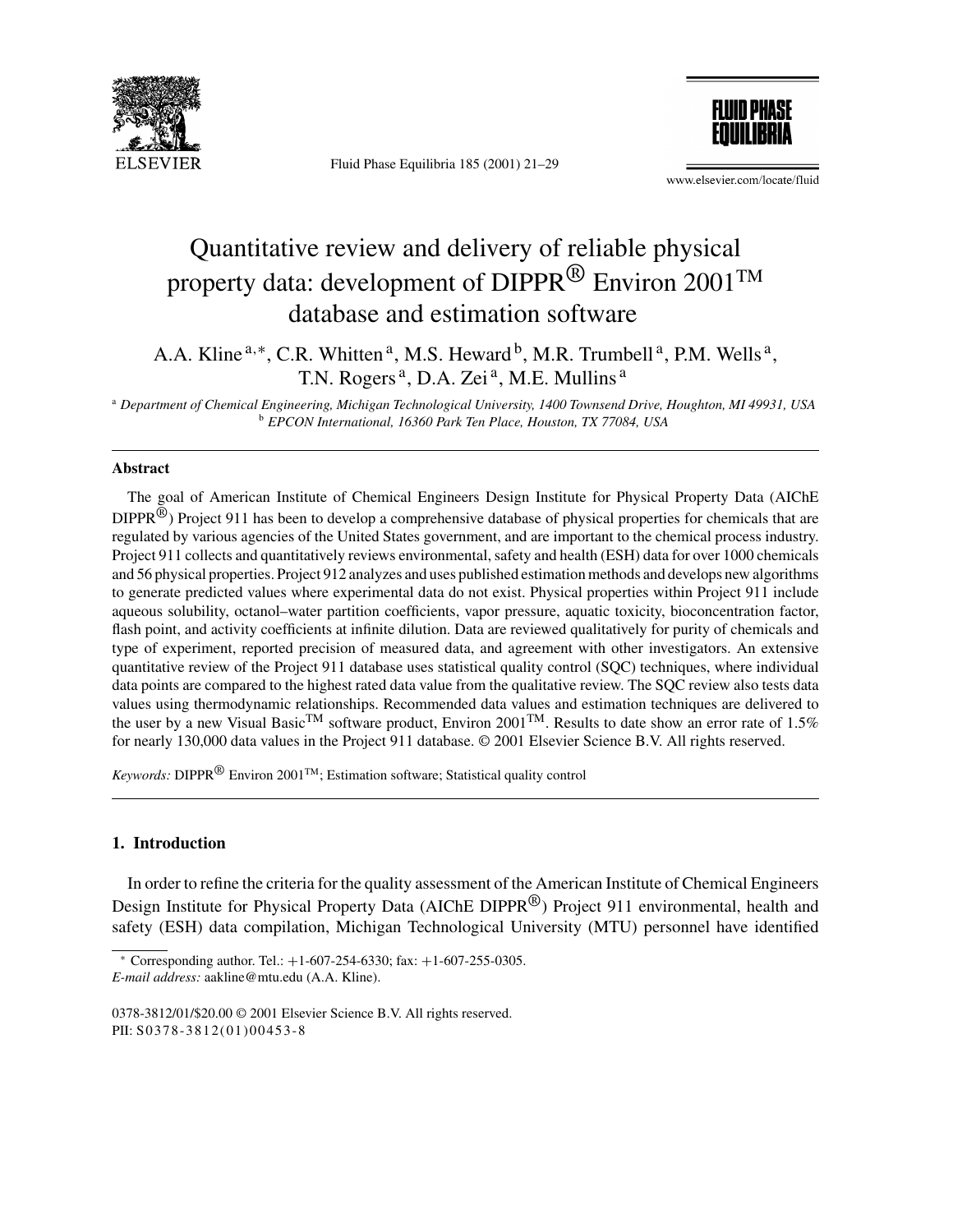quantitative data checks that have been computerized as a statistical quality control (SQC) system. The goal has been to implement and use an SQC system that satisfies the quality assurance/quality control (QA/QC) needs required by the project steering committee and by the rest of the technical community. The computerized checks do not supplant the qualitative QA/QC procedures already in place, but are additional review mechanisms. The SQC system provides a method of assessing the error rate over the course of the project, allows the project team to characterize and categorize the errors, and helps to indicate the steps necessary to correct problems in our QA/QC system. To date, 130,000 data values in the Project 911 database have been evaluated. Recommended data values from Project 911 are available through a WindowsTM format software product, Environ 2001TM, commercially available from EPCON International. Environ 2001<sup>TM</sup> also contains estimation techniques developed under DIPPR<sup>®</sup> Project 912 (ESH estimation), to provide data where experimental values are not available. The ultimate goal is to develop, thoroughly review, and deliver a high quality ESH database and additional estimation techniques that can be used to support engineering and regulatory calculations.

### **2. Defining the SQC system**

Two types of quantitative checks are performed on the Project 911 data values, as outlined below. Additional information on the Project 911 data review process is found in Kline et al. [1].

The "Level 1" internal consistency check is defined in terms of a range of deviation from the highest qualitatively rated data value for that chemical and physical property. The percent deviation (tolerance value) criterion for raising a "flag" is set according to the property of interest. Tolerance values for physical properties within the Project 911 database are found in Table 1.

The "Level 2" data evaluation method involves the comparison of data values for a given property code using a comparison to another property, an algebraic calculation involving one or more other properties, or other review techniques, as described below. Data values that successfully complete a Level 1 or 2 review are designated with a Q1 or Q2 in the Project 911 database, respectively.

#### *2.1. Other review methods*

Empirical checks, or "family plots" for inconsistencies in the range of values for a property among a homologous series are being used. The "smoothness" of the property value trends for increasing molecular weight within family groups or sometimes between closely related families can provide an indication of possible "outliers". Some properties as a function of carbon number are also being examined. This concept could be expanded to properties that are a function of temperature being evaluated at a specified temperature and plotted versus molecular weight. The use of family plots for comparing data has been especially useful in the oxygen demand properties, organic-carbon/water partition coefficient (Koc) [2], and bioconcentration factor (BCF) review.

Scatter plots have been used to plot related data against each other, and then a tolerance value is applied. The closer the plotted data lies to a 45◦ line, the better the agreement of the data with expected behavior. This technique was used for the comparison of log Koc and log Kow data, using a tolerance value of 30%. The scatter plots were used for comparison of some dissimilar chemical types, as well as within the individual family groups.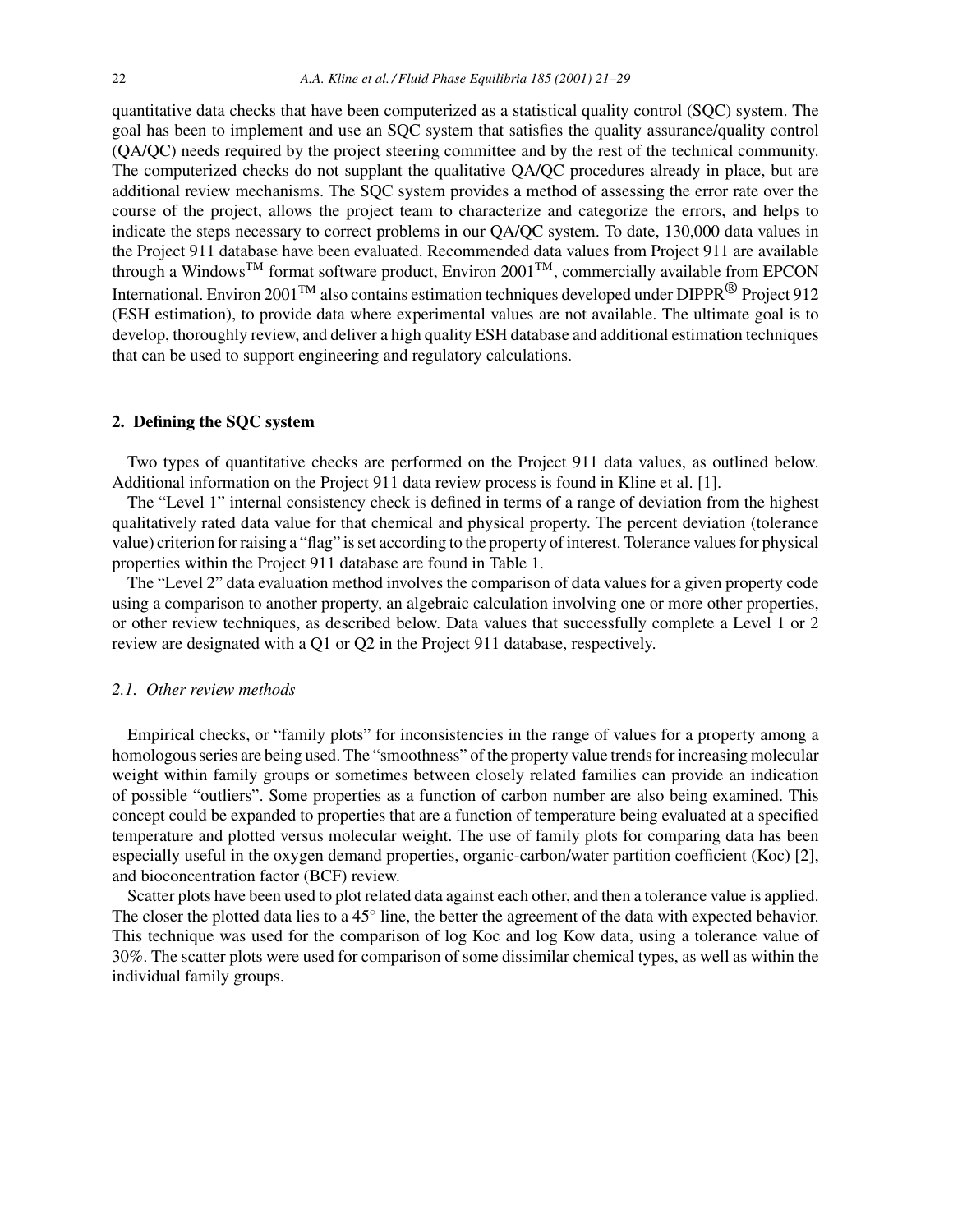Table 1 DIPPR® project 911 database SQC review results

| Property                                            | Q1 criteria <sup>a</sup>                  | Total points | AF <sup>b</sup> | AD <sup>c</sup> | DE <sup>d</sup>  | $%$ DE         |
|-----------------------------------------------------|-------------------------------------------|--------------|-----------------|-----------------|------------------|----------------|
| Biochemical oxygen demand (BOD, 1a)                 | $1a \leq 1cn$                             | 986          | $\mathbf{0}$    | 4               | $\overline{4}$   | 0.41           |
| Dichromate chemical oxygen demand (COD, 1b)         | $1b \leq 1cc$                             | 622          | 14              | $\mathbf{0}$    | $\mathbf{1}$     | 0.16           |
| Permanganate chemical oxygen demand (COD, 1bp)      | 1bp < 1b                                  | 146          | $\mathbf{0}$    | $\mathbf{0}$    | $\boldsymbol{0}$ | $\overline{0}$ |
| Theoretical oxygen demand, carbonaceous (ThOD, 1cc) | $1cc \leq 1cn$                            | 864          | $\overline{4}$  | $\mathbf{0}$    | 3                | 0.35           |
| Theoretical oxygen demand, combined (ThOD, 1cn)     | 1cc < 1cn                                 | 594          | $\mathbf{0}$    | $\mathbf{0}$    | $\mathbf{1}$     | 0.17           |
| Octanol/water partitioning, Kow                     | $>20\%$                                   | 5077         | 389             | 12              | 21               | 0.41           |
| Organic carbon/water partitioning, Koc              | log Koc vs. log Kow<br>Scatter plot; >30% | 1348         | 38              | 5               | $\overline{0}$   | $\overline{0}$ |
| Bioconcentration factor (BCF)                       | $> \pm 1$ logarithmic unit                | 2554         | 241             | 5               | $\boldsymbol{0}$ | $\overline{0}$ |
| Molecular weight                                    | $>5\%$                                    | 14165        | 57              | $\mathbf{0}$    | 95               | 0.67           |
| Liquid density at 25°C                              | $>10\%$                                   | 7747         | 59              | 12              | 624              | 8.05           |
| Solubility of chemical in water                     | $>30\%$                                   | 7470         | 1036            | 167             | 287              | 3.84           |
| Melting point                                       | $>10\%$                                   | 11933        | 192             | 16              | 201              | 1.68           |
| Normal boiling point (NBP)                          | $>10\%$                                   | 14580        | 246             | 12              | 66               | 0.45           |
| Vapor pressure at $25^{\circ}$ C                    | $>50\%$                                   | 4933         | 522             | 29              | 78               | 1.58           |
| Molecular diffusivity in air                        | $>30\%$                                   | 1638         | 3               | $\mathbf{1}$    | 17               | 1.04           |
| Molecular diffusivity in water                      | $>30\%$                                   | 1517         | 22              | $\overline{4}$  | 32               | 2.10           |
| Surface tension at 25°C                             | $>10\%$                                   | 2448         | 133             | 20              | 33               | 1.35           |
| Ideal gas heat of formation                         | $>20\%$                                   | 3622         | 324             | 20              | 102              | 2.80           |
| Critical temperature                                | $>10\%$                                   | 6237         | 36              | $\overline{2}$  | 10               | 0.16           |
| Critical pressure                                   | $>10\%$                                   | 5042         | 128             | 16              | 40               | 0.79           |
| Critical volume                                     | $>10\%$                                   | 2733         | 30              | 8               | 14               | 0.51           |
| Heat of vaporization at 25°C                        | $>20\%$                                   | 1908         | 62              | 6               | 49               | 2.57           |
| Heat of vaporization at NBP                         | $>20\%$                                   | 2286         | 38              | 5               | 15               | 0.70           |
| Activity coefficient of chemical in water           | $>50\%$                                   | 1227         | 321             | 10              | 10               | 0.82           |
| Activity coefficient of water in chemical           | $> 50\%$                                  | 344          | 16              | 6               | $\mathbf{1}$     | 0.29           |
| Henry's law constant                                | $>50\%$                                   | 2945         | 535             | 50              | 30               | 1.02           |
| Lower flammability limit                            | >25%                                      | 3605         | 175             | 12              | 61               | 1.69           |
| Upper flammability limit                            | $>50\%$                                   | 3246         | 93              | 9               | 31               | 0.96           |
| Flash point                                         | $>10\%$                                   | 6665         | 493             | 23              | 33               | 0.50           |
| Autoignition temperature                            | $>15\%$                                   | 3563         | 110             | 12              | 24               | 0.67           |
| Net heat of combustion                              | $>10\%$                                   | 2389         | 98              | 29              | 39               | 1.60           |
| Total                                               |                                           | 124434       | 5425            | 495             | 1992             | 1.55           |

<sup>a</sup> Q1 percent difference for comparison of data value to "highest rated data value" for a particular chemical and physical property combination (Level 1 SQC review).

b AF: anomaly flagged: value is taken correctly from the literature; but does not agree with other data for the same chemical.

<sup>c</sup> AD: anomaly dropped: value is AF, and rating has been lowered to make a new highest rated.

<sup>d</sup> DE: data entry: data entry error that has been corrected.

# **3. Classification of errors**

When performing an analysis using the SQC system, the "actual error" rate and "flag" rate must be carefully separated. Each data value flagged by the SQC software is examined and analyzed to determine the classification or type of error. All data that successfully passed the SQC check will have a "Q1" or "Q2" entered into the Project 911 database.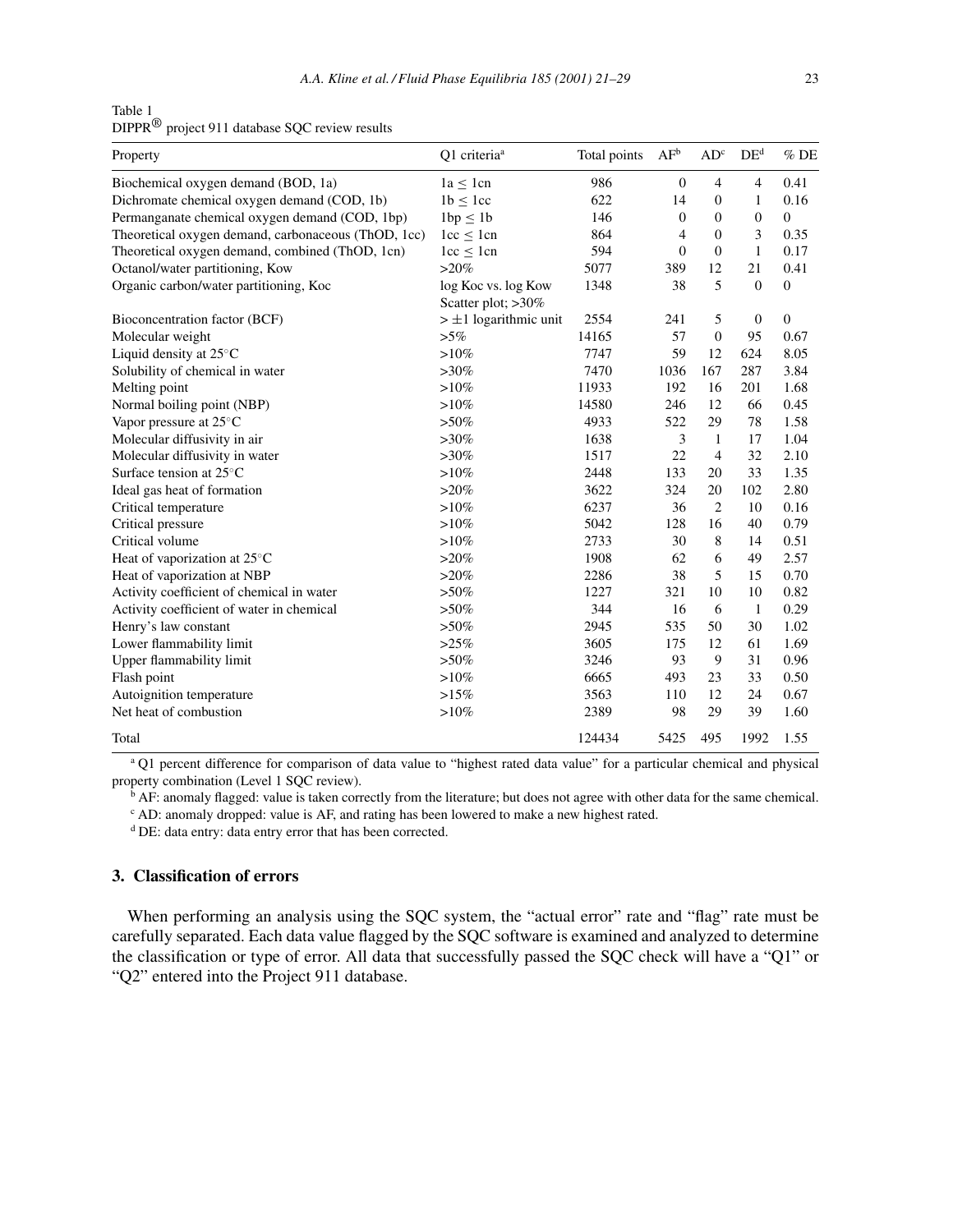For those data values that do not pass the SQC criteria, the original article is reviewed so that an error code can be attached to the data value. Those values receiving an error code of "AF" (anomaly flagged) or "AD" (anomaly, rating dropped) are reviewed by an MTU investigator to determine their accuracy, and a recommendation made as to their disposition. Data values that are determined to be data entry mistakes will be flagged as "DE" (data entry error) and corrected in the Project 911 database.

Values that have been flagged with an "AF" code are values that are outside the tolerance range when compared to the highest qualitatively rated data value for a particular chemical and physical property, but the value has been correctly transcribed from the original literature reference. An anomaly flag of "AD" is used when a number of literature sources report data values that are in agreement with each other, but are outside the tolerance range when compared to the highest qualitatively rated data value. The original literature references are reviewed, and a determination is made as to whether a transcription error has occurred with the highest rated value, or whether different experimental conditions or techniques were used for the various literature sources. A reliability assessment is also made about the authors of the literature source, based on the experience of MTU investigators. If an error in transcription has occurred, the highest rated value is corrected and labeled "DE". If it is found that the highest rated value uses a less reliable experimental technique, or there are questions about the quality of work based on the authors, the highest rated value is labeled "AD", the qualitative numeric rating is lowered, and the SQC system is run again to check the data against the new highest rated value. The "DE", "AF", and "AD" codes are not displayed within the Environ 2001TM software product, but are documented by the SQC tracking system.

Data values that are flagged with an error code of "DE" are rechecked by the SQC system during the subsequent SQC reviews. At that time, it is anticipated that the error will not be repeated, and the values will receive a rating of "Q1" or "Q2". An anomaly tracking form is kept with the database reference article, so that MTU staff have a complete record of any changes made to data values from a particular reference. The output files from the SQC system, which are a compilation of all errors identified when a particular quantitative criteria check has been run on a set of data, are logged and dated in a notebook and maintained in a file according to the physical property on which the SQC analysis was completed. The SQC output files can be cross referenced to the individual data errors on the anomaly tracking forms attached to each Project 911 database reference paper.

### **4. Results from the SQC review system**

SQC results through the 1999 calendar year are found as Table 1. For each physical property listed, the total number of data values reviewed, the Level 1 tolerance value, and the number and type of error are given. As shown in Table 1, over 120,000 data values have been reviewed using the Level 1 tolerance values and other methods. The overall error rate for the Project 911 database is about 1.5%.

An unusually high number of data entry errors were found for the liquid density values. This was mostly due to misinterpreting tabulated data in various references. For example, data was displayed in an article with a notation at the top of the column that the value was " $\times 1000$ " or " $\times 1E-03$ ". It is not always clear from different references whether this refers to the values in the table having been already multiplied by the factor at the top of a column, or if the user needs to multiply by this factor when using the data. Cross comparison of data from various sources using the SQC process allowed us to see which liquid density values were entered incorrectly due to this, and corrections were made to the Project 911 database. This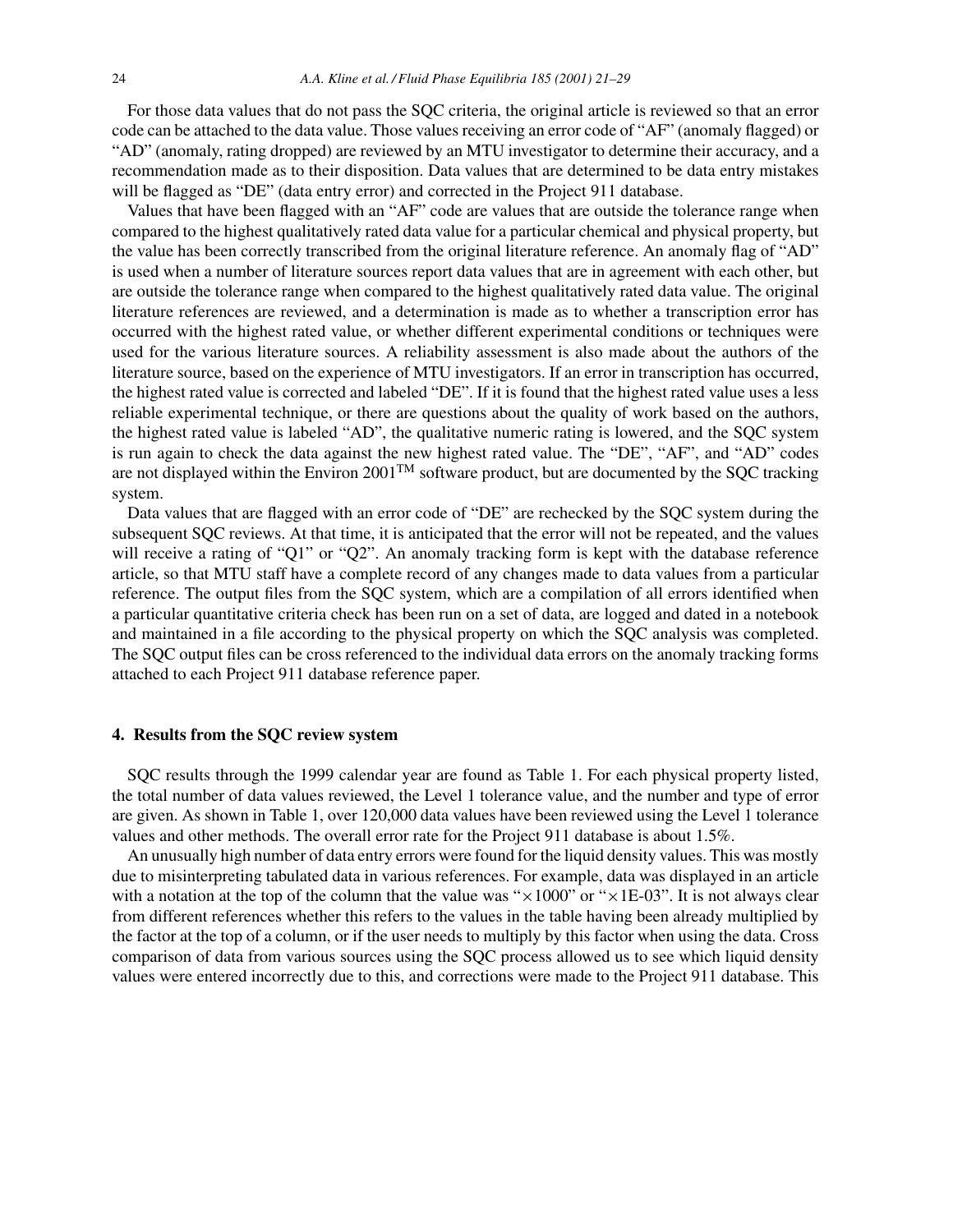same type of multiplier for an entire column of tabulated data is used occasionally for other physical properties, but in our experience is most prevalent in the liquid density literature values.

From Table 1, it can be seen that some properties have a high number of "AF" codes relative to the total number of available data points. This is especially true for bioconcentration factor, activity coefficient of chemical in water, solubility of chemical in water, Henry's law constant, and flash point. As explained earlier, these "AF" codes are not errors. Rather, they illustrate the wide disagreement of experimental data values in published literature. As additional data are entered into the Project 911 database and SQC reviews continue, the number of "AF" codes will be reduced as MTU personnel will be able to designate a "highest rated value" with greater confidence. The "highest rated value" from the Project 911 database is available to the user in the Environ  $2001^{TM}$  software product.

Over 4600 data values for aquatic toxicity properties are also part of the Project 911 database. Aquatic toxicity values do not use the previously described SQC techniques, but undergo extensive review and intercomparison at the time of data entry. This is due to the different methodology used to enter comments and experimental conditions into the Project 911 database for the aquatic toxicity physical properties. Additional information on the aquatic toxicity data review is available from MTU [3].

#### **5. Review of temperature dependent properties**

Because there are usually only one or two sets of temperature dependent coefficients in the Project 911 database for a particular physical property and chemical combination, it is not possible to intercompare them to determine a "highest rated" set of coefficients. As currently configured, the Project 911 database does not include the individual experimental data values used to build a data curve to which the appropriate temperature dependent equation form is regressed. As a result, an alternative method to review temperature dependent properties has been used, as described below. Results from reviewing the temperature dependent coefficients are found as Table 2.

| Property                      | Total points | $AR^a$ | $RC^b$ | DL <sup>c</sup> |
|-------------------------------|--------------|--------|--------|-----------------|
| Liquid density                | 462          |        | 0      | 9               |
| Vapor pressure                | 595          |        | 14     | 8               |
| Vapor viscosity               | 419          |        |        | $\theta$        |
| Liquid viscosity              | 417          |        |        | 10              |
| Surface tension               | 391          |        |        | $\mathfrak{D}$  |
| Liquid thermal conductivity   | 407          |        |        | 10              |
| Vapor thermal conductivity    | 367          |        |        | 10              |
| Liquid heat capacity          | 452          |        | 15     | 28              |
| Ideal gas vapor heat capacity | 491          |        |        | 11              |
| Heat of vaporization          | 382          |        |        | 13              |
| Total                         | 4383         |        | 45     | 101             |

Table 2

SQC results for temperature-dependent properties within the project 911 database

<sup>a</sup> AR: anomaly re-regressed: original Project 911 data file re-regressed with additional data, new set of coefficients put in database.

<sup>b</sup> RC: range change: value of  $T_{\text{min}}$  or  $T_{\text{max}}$  changed from original.

<sup>c</sup> DL: deleted: set of coefficients deleted for various reasons.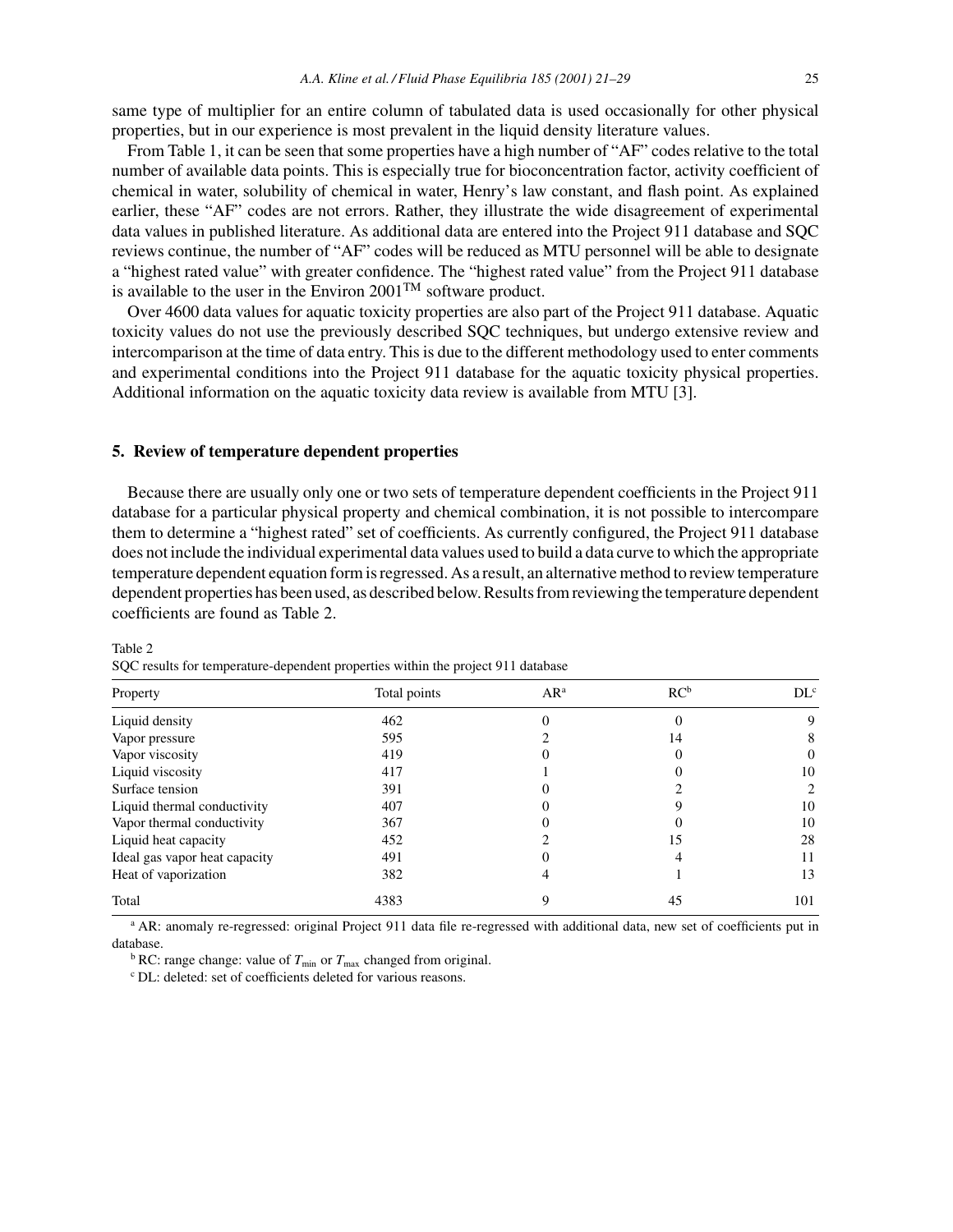#### *5.1. Review methodology*

The method for checking the temperature dependent coefficients within the Project 911 database is as follows:

- 1. A download of all available temperature dependent coefficients was exported to an MS Excel<sup>TM</sup> spreadsheet.
- 2. The applicable temperature dependent equation forms were applied to each set of coefficients. Temperature values between the defined minimum and maximum temperature  $(T_{min}$  and  $T_{max})$  were used to generate plots.
- 3. The plots were studied for abnormalities. Apparent errors were flagged and the data rechecked for data entry errors or for other extraneous causes of error.

Sets of coefficients that behaved as expected were given a "Q1" rating in the Project 911 database. Those sets of coefficients that did not behave as expected were further reviewed using additional criteria

# *5.2. Further review of temperature dependent coefficients*

All questionable sets of coefficients that originated at MTU were checked against the original regression plots for transcription errors. Additional experimental data were added, if available. The data were re-regressed using the appropriate equation form, and the new set of coefficients checked for expected curve shape behavior. If the new set of coefficients were superior to the set currently in the database, it was labeled with an "AR" (anomaly re-regressed), and the new set of coefficients replaced the older coefficients in the Project 911 database. There were a total of nine sets of coefficients with "AR" ratings, as shown in Table 2.

Some temperature dependent curves showed unexpected maxima, minima, or inflection points. These curves were reviewed, and the  $T_{\text{min}}$  and  $T_{\text{max}}$  values adjusted to eliminate inflection points in the valid correlation temperature range. Curves were generated using the new temperature range, and checked for expected behavior. Sets of coefficients that had temperature ranges adjusted were labeled with a "RC" (range change) code in the database. There were a total of 45 sets of coefficients with a rating of "RC", as shown in Table 2.

The final type of rating used on the temperature dependent coefficients is "DL", which means a set of coefficients were deleted from the database. These deletions occurred for various reasons, including:

- 1.  $T_{\text{min}} = T_{\text{max}}$  and only a single coefficient, whereas other regressions used three to five coefficients. These values were not intended to be used as a set of temperature dependent coefficients, but were meant to be specific data points with comments, such as "enthalpy of sublimation" or "solid thermal conductivity".
- 2. Suspect sets of coefficients that originated at MTU, but the original data files used to regress coefficients could not be located. The coefficients were removed from the Project 911 database, and will be replaced at a later date when the data files are rebuilt, regressed, and evaluated.
- 3. Sets of coefficients that originated from other sources, such as DIPPR® Project 801, but curve shapes did not show expected behavior. These sets of coefficients are undergoing further evaluation.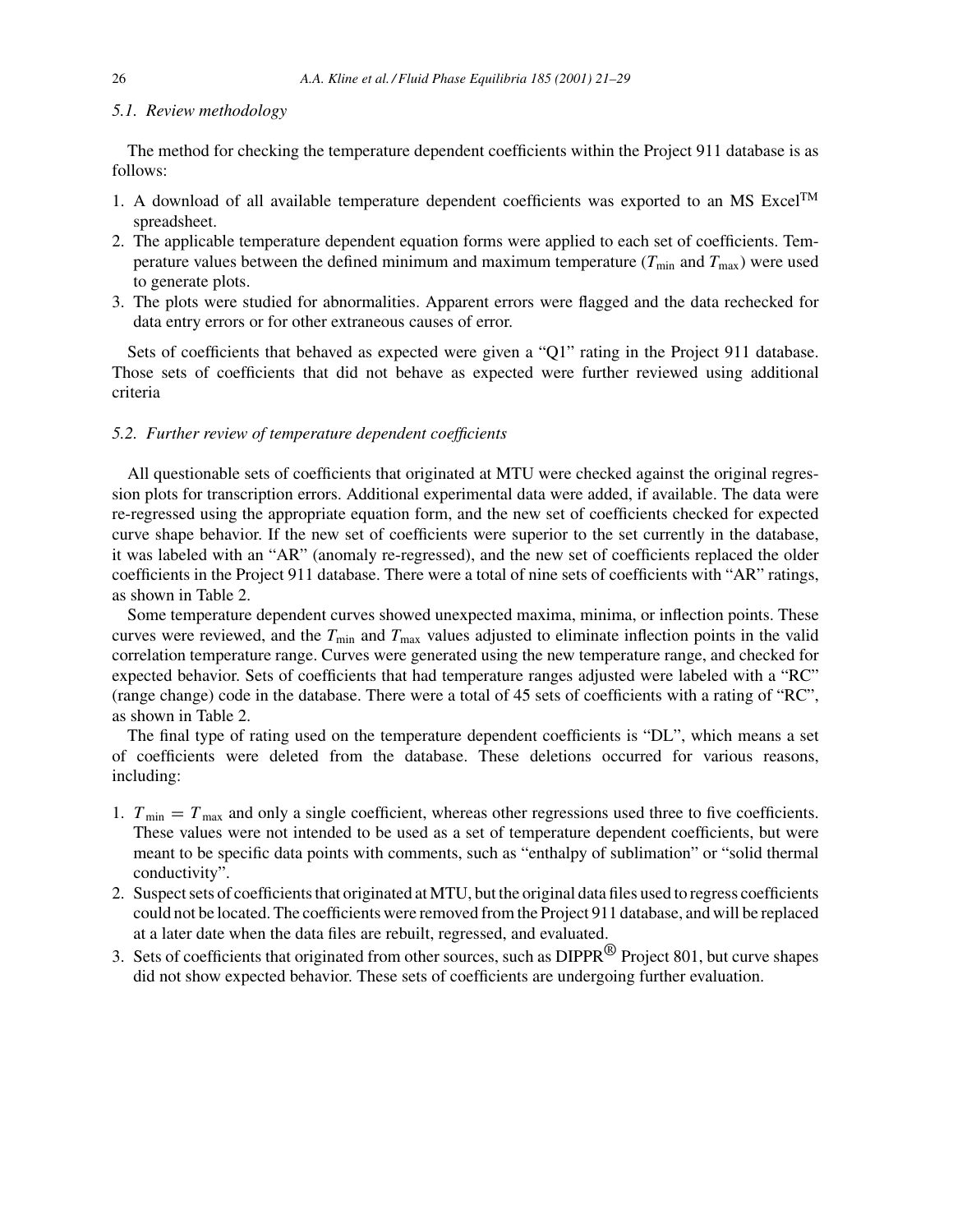| ENVIRON2001: prefs.mdb unmodified                                      |                             |                                                                | $\Box$ $\times$                    |
|------------------------------------------------------------------------|-----------------------------|----------------------------------------------------------------|------------------------------------|
| Tools Preferences Help<br>File                                         |                             |                                                                |                                    |
|                                                                        |                             | <b>Working Chemical:</b><br><b>TOLUENE</b>                     |                                    |
|                                                                        | $\Rightarrow$               | <b>TOLUENE</b>                                                 |                                    |
| (2,4-DICHLOROPHENOXY)ACETIC ACID<br>(4-AMINOBUTYL)DIETHOXYMETHYLSILANE |                             | <b>BENZENE</b>                                                 |                                    |
| 1.1.2.2-TETRACHLOROETHANE<br>1.1.2-TRICHLOROETHANE                     |                             |                                                                |                                    |
| 1.1-DIMETHYLHYDRAZINE                                                  |                             |                                                                |                                    |
| 1,2,4-TRICHLOROBENZENE<br>1.2.4-TRIMETHYLBENZENE                       |                             |                                                                |                                    |
| 1.2-DIBROMO-3-CHLOROPROPANE                                            |                             |                                                                |                                    |
| 1.2-DICHLOROBENZENE                                                    |                             |                                                                |                                    |
| CHEMICAL INFORMATION                                                   | <b>GENERAL PROPERTIES 1</b> |                                                                | <b>GENERAL PROPERTIES 2</b>        |
| <b>OXYGEN DEMAND</b>                                                   | AQUATIC TOXICITY 1          |                                                                | AQUATIC TOXICITY 2                 |
| TRANSPORT PROPERTIES                                                   | PARTITIONING/EQUILIBRIUM    |                                                                | FIRE AND EXPLOSION                 |
| Activity Coefficient of Chemical in Water                              | $1.040E + 04$               | unit-less at inf. dilution                                     |                                    |
| <b>Activity Coefficient of Water in Chemical</b>                       | $1.200E + 04$               | unit-less at inf. dilution                                     |                                    |
| <sup>2</sup> Henry's Constant                                          | $3.610E + 04$               | kPa·mol/mol                                                    |                                    |
| Solubility Limit of Chemical in Water                                  | 580.727                     | ppm(wt)                                                        |                                    |
| <b>Solubility Limit of Water in Chemical</b>                           | 323 459                     | ppm(wt)                                                        | <b>VLE</b><br>$\blacktriangledown$ |
| Log Kow                                                                | 2.650                       | unit-less                                                      | $\overline{\mathbf{v}}$            |
| Log Koc                                                                | 2.060                       | $cm3/q$ OC                                                     |                                    |
| <b>Bioconcentration Factor</b>                                         | 8.300                       | unit-less                                                      |                                    |
|                                                                        |                             |                                                                |                                    |
|                                                                        |                             |                                                                |                                    |
| Double click on chemical to add to user list                           |                             | Experimental Correlated Estimated Anomalous Error User Defined |                                    |

Fig. 1. Partitioning equilibrium for Toluene.

In all, 101 sets of temperature dependent coefficients were removed from the Project 911 database, as shown in Table 2, representing a 2.3% rate. As part of the continuing work under Project 911, additional sets of coefficients are being added as they are regressed from available experimental data.

# **6. Project 911 data delivery: Environ 2001**TM **software**

After SQC review, recommended data values for the 56 physical properties within the Project 911 database and estimation methods from Project 912 are made available to the user in a Windows<sup>TM</sup> format software product. Environ 2001<sup>TM</sup> utilizes an MS Visual Basic<sup>TM</sup> interface and MS Access<sup>TM</sup> databases. An example screen is shown as Fig. 1, showing some of the available physical properties. The user is able to select amongst various data sources and estimation methods for each chemical and physical property combination (Fig. 2). Results of data searches can be exported to MS Excel<sup>TM</sup> spreadsheets, or printed as hard copy reports. Additional information about Environ 2001<sup>TM</sup> can be obtained from EPCON International [4].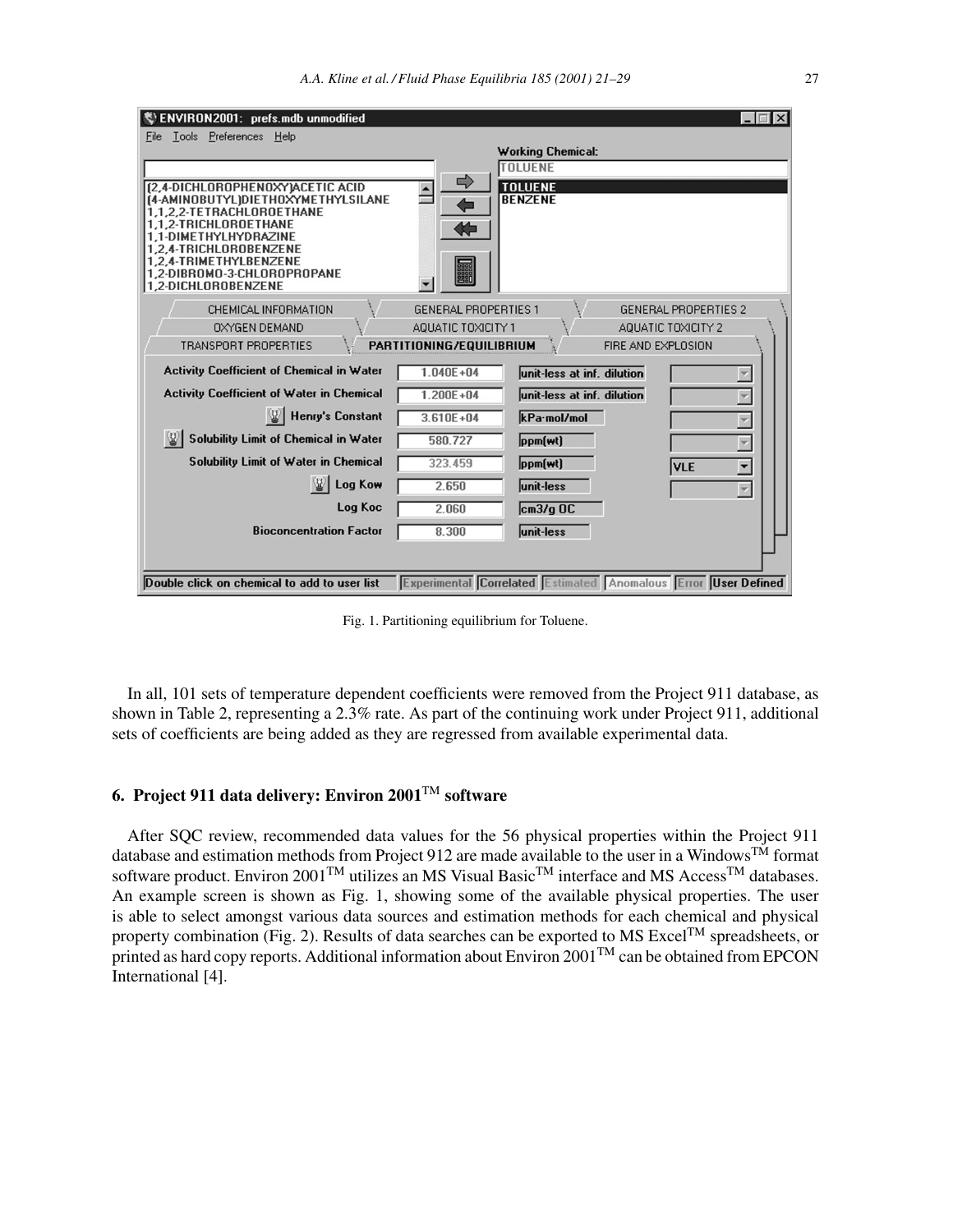| Property: Heat of Vaporization @ NBP                                                                       |       |                                  |              | $\vert x \vert$ |  |
|------------------------------------------------------------------------------------------------------------|-------|----------------------------------|--------------|-----------------|--|
| <b>TOLUENE (108883)</b>                                                                                    |       |                                  |              |                 |  |
| Available Data Sources (Current source indicated by "X")                                                   |       |                                  |              |                 |  |
| <b>Method Name</b>                                                                                         | Value |                                  | <b>Units</b> |                 |  |
| 911 Database                                                                                               |       | 156.127 Btu/lb                   |              |                 |  |
| Klein (1949)<br>X Chen and Pitzer (1965)                                                                   |       | 163.890 Btu/lb<br>155,292 Btu/lb |              |                 |  |
|                                                                                                            |       |                                  |              |                 |  |
| <b>UNIFAC Binary Interaction Parameter Database:</b>                                                       |       |                                  |              |                 |  |
| <b>Property Links for Predictive Method Inputs:</b>                                                        |       | <b>Critical Pressure</b>         |              |                 |  |
| <b>Method Information</b>                                                                                  |       |                                  |              |                 |  |
| Average percent error of 10.9 for 61 chemicals<br>from the DIPPR 911 database                              |       | <b>Correlation T</b>             |              |                 |  |
|                                                                                                            |       | <b>Equation Form</b>             |              |                 |  |
| <b>Equation Form:</b>                                                                                      |       | Minimum T                        |              |                 |  |
| H = [Tb[7.11*log(Pc)-7.82+7.9*Tbr)]/(1.07-Tbr)                                                             |       | <b>Maximum T</b>                 |              |                 |  |
| Where:                                                                                                     |       | <b>Coefficient A</b>             |              |                 |  |
| H = Enthalpy of Vaporization, cal/mol<br>Tb = Boiling Point Temperature, K<br>Tc = Critical Temperature, K |       | <b>Coefficient B</b>             |              |                 |  |
|                                                                                                            |       | <b>Coefficient C</b>             |              |                 |  |
| Tbr = Tb / Tc, Reduced Boiling Point<br>Temperature, unit-less                                             |       | <b>Coefficient D</b>             |              |                 |  |
| Pc = Critical Pressure, atm                                                                                |       | <b>Coefficient E</b>             |              |                 |  |
| Accept                                                                                                     |       |                                  |              | Cancel          |  |

Fig. 2. Chen and Pitzer method information for heat of vaporization @ NBP.

# **7. Conclusions**

To date, over 120,000 data values in the Project 911 database have undergone an SQC review. An additional 4383 sets of temperature dependent coefficients were reviewed using other techniques. The overall error rate for the Project 911 database is 1.5%. Liquid density had an unusually high error rate of 8%, due to misinterpreting the use of multipliers accompanying tabulated data values. Some physical properties have a large number of "AF" values relative to the total number of data points. These values are not errors in the database due to transcription, but instead reflect the wide range of data in the published literature for a particular property, such as activity coefficient of chemical in water, or flash point. The recommended data values from the DIPPR® Project 911 database and estimation techniques from Project 912 are accessible to the user through a new MS Windows<sup>TM</sup> based software product, Environ 2001<sup>TM</sup>, available from EPCON International.

#### **Acknowledgements**

The authors wish to acknowledge continuing financial support from the Design Institute for Physical Property Data of the American Institute of Chemical Engineers (AIChE DIPPR<sup>®</sup>).